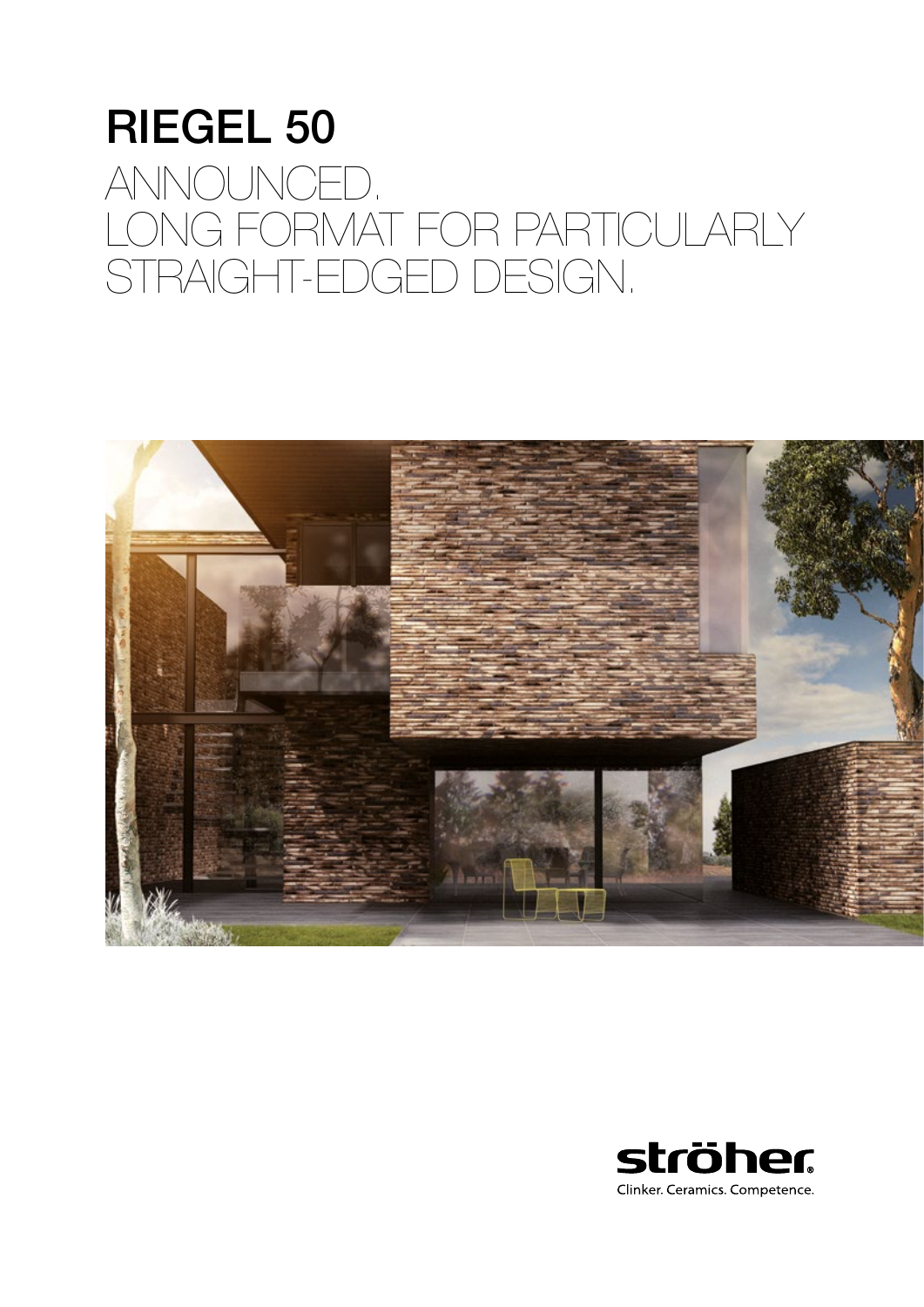



## RIEGEL 50 ANNOUNCED. EMPHASIZING LINE. EXTRA LONG.

FIRINGS AND FORMAT



**453 silver-black**<br>∆< 3 % · DIN EN 14411, Gr. Al<sub>i</sub>



**451 golden-brown**<br>Å < 3 % · DIN EN 14411, Gr. Al<sub>b</sub>



**450 golden-white**<br>Å< 6 % · DIN EN 14411, Gr. All<sub>a-Part1</sub>

bar shape 490 x 40 x 14 mm



**456 black-blue**<br>∆< 3 % · DIN EN 14411, Gr. Al<sub>L</sub> bar shape  $490 \times 40 \times 14$  mm  $0 < 3\%$  · DIN EN 14411, Gr. Al<sub>b</sub> bar shape  $490 \times 40 \times 14$  mm



 $\begin{array}{ccc} \textcolor{red}{\square} & \textcolor{red}{\blacktriangle} & \textbf{455 brown-blue} \ \textcolor{red}{\blacktriangle} & \textcolor{red}{\blacktriangle} & \textcolor{red}{\blacktriangle} & \textcolor{red}{\blacktriangle} & \textcolor{red}{\blacktriangle} & \textcolor{red}{\blacktriangle} & \textcolor{red}{\blacktriangle} & \textcolor{red}{\blacktriangle} & \textcolor{red}{\blacktriangle} & \textcolor{red}{\blacktriangle} & \textcolor{red}{\blacktriangle} & \textcolor{red}{\blacktriangle} & \textcolor{red}{\blacktriangle} & \textcolor{red}{\blacktriangle} & \textcolor{red}{\blacktriangle} & \textcolor{red}{\blacktriangle} & \textcolor{red$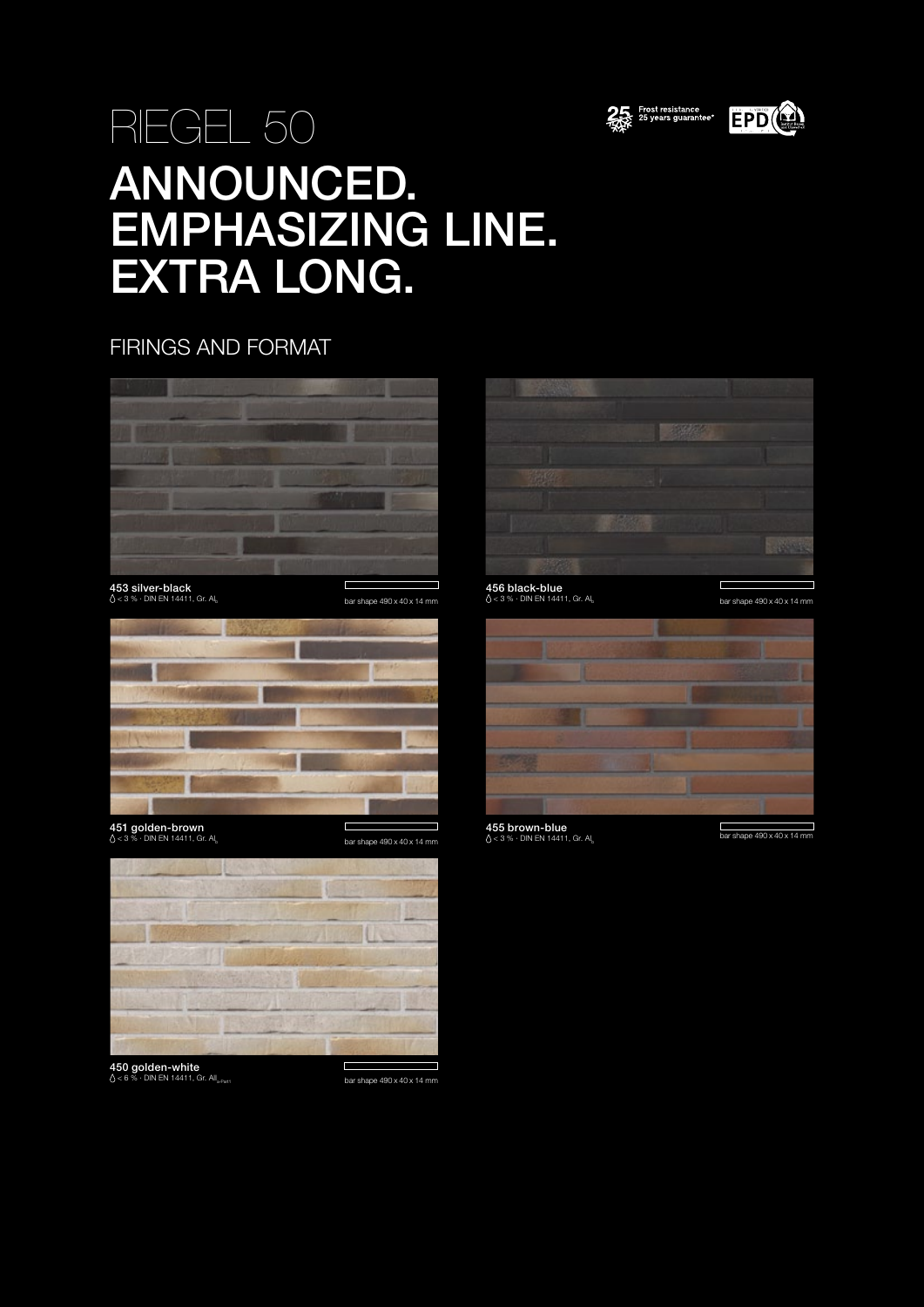# RIEGEL 50 RIEGEL 50



### CUTTING-EDGE BAR LENGTH. BLUE REDUCTION FIRING OR SINTER PATINA. MODEST YET THRILLING.

Successful modern-day architecture now demands more than just a particularly straight-edged design. Current trends in architecture focus on intelligent building technology for interiors. And the focus for exteriors is on a state of the art outer building skin that breathes by using natural materials. In a much sought after manner, Riegel 50 combines the archaic impression of blue reduction firing, or a subdued sinter patina effect, with the elegant simplicity of the special long format.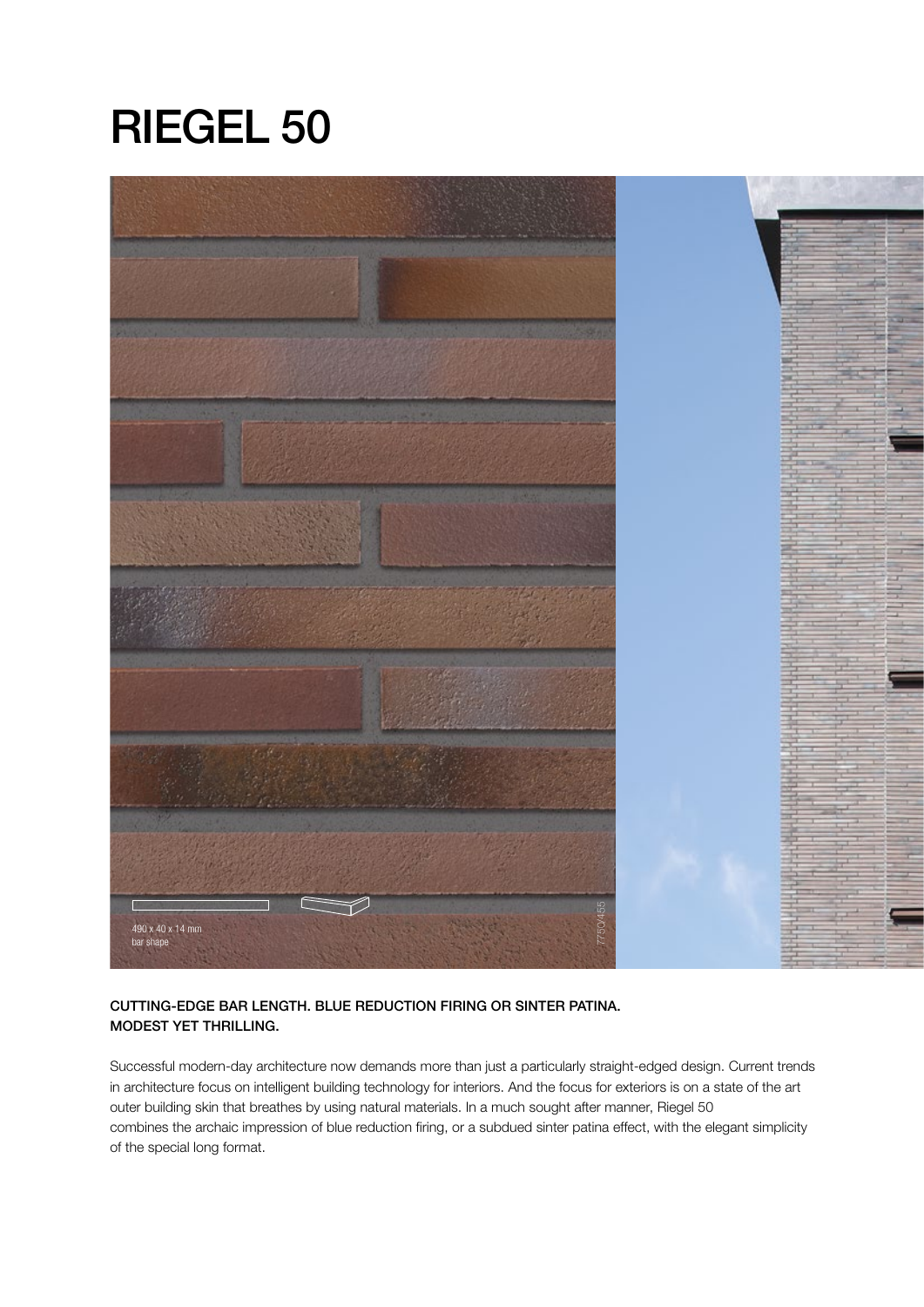

## ANNOUNCED. LONG FORMAT FOR **PARTICULARLY** STRAIGHT-EDGED DESIGN.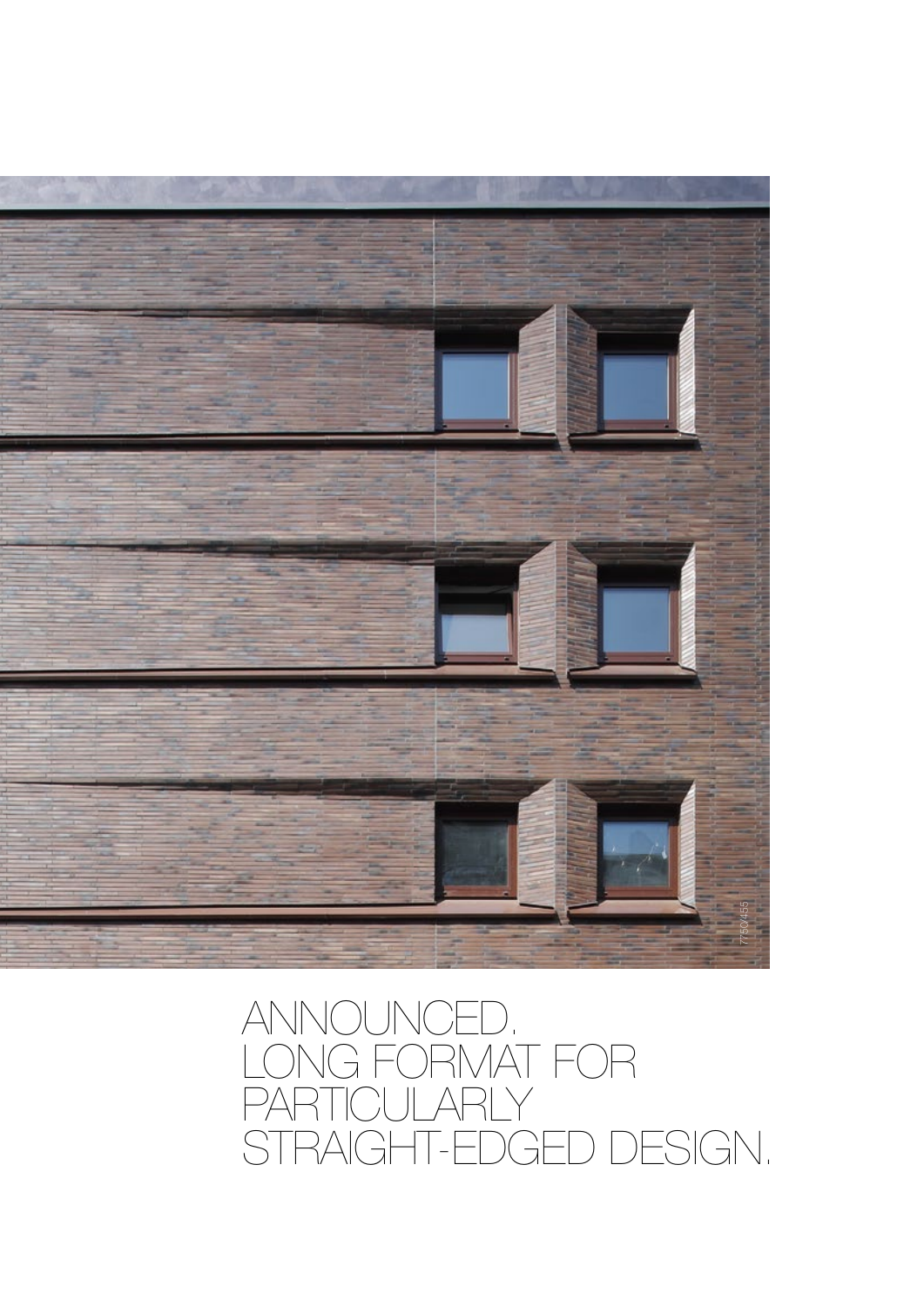



## ANNOUNCED. EMPHASIZING LINE. EXTRA LONG.

PRODUCT DETAILS

RIEGEL 50

| <b>DIN EN 14411</b>                       |                          |                          |                          |                          |
|-------------------------------------------|--------------------------|--------------------------|--------------------------|--------------------------|
| format no.                                | 7750                     | 7753                     | 7751                     | 7754                     |
| description                               | clinker brick slips      | clinker brick slips      | corner $1$               | corner <sup>1)</sup>     |
| nominal size (cm)                         | bar shape                | bar shape                | bar shape                | bar shape                |
| production size (mm)                      | 490 x 40 x 14            | 490 x 40 x 14            | 240 x 115 x 40 x 14      | 240 x 115 x 40 x 14      |
| 450 golden-white                          |                          |                          |                          |                          |
| 451 golden-brown                          |                          | $\star$ PG 487 $\bullet$ |                          | $\star$ PG 774 $\bullet$ |
| 453 silver-black                          |                          |                          |                          |                          |
| 455 brown-blue                            | $\star$ PG 487 $\bullet$ |                          | $\star$ PG 774 $\bullet$ |                          |
| 456 black-blue                            |                          |                          |                          |                          |
| pieces per bundle                         | 18                       | 18                       | 21                       | 21                       |
| pieces per m <sup>2</sup> /rm incl. joint | 38,31                    | 38,31                    | 19,23                    | 19,23                    |
| pieces per pallet                         | 1.080                    | 1.080                    | 1.365                    | 1.365                    |
| m <sup>2</sup> /rm per bundle             | 0,47                     | 0,47                     | 1,09                     | 1,09                     |
| m <sup>2</sup> /rm per pallet             | 28,19                    | 28,19                    | 70,98                    | 70,98                    |
| bundles per pallet                        | 60                       | 60                       | 65                       | 65                       |
| kg per pallet                             | 670                      | 670                      | 566                      | 566                      |
| kg per piece                              | 0,620                    | 0,620                    | 0,415                    | 0,415                    |
| kg per m <sup>2</sup> /rm                 | 23,752                   | 23,752                   | 7,980                    | 7,980                    |
| kg per bundle                             | 11,160                   | 11,160                   | 8,715                    | 8,715                    |
| surcharge                                 | ❖                        | ❖                        | ❖                        | ❖                        |

★ = Discount on pallets. ● = Normally available ex stock. PG = Price group (please see current price list). ❖ = Minimum quantity: each open box will incur a surcharge. 1) = The Ströher standard for angular accuracy in angled brick slips is based on the DIN 105 standard for exposed clinker brickwork, but with only 50% of the permissible tolerance values. The Ströher specification is thus +/- 1°. This equates to a maximum deviation of +/- 4 mm on the stretcher side and +/- 2 mm on the header side for a corner with the 240 x 115 mm format.

The formats shown are illustrative drawings and are not binding. All information without guarantee.

\* Ströher is the only German manufacturer offering a 25-year frost resistance guarantee on the following extruded products that have been correctly installed by a qualified professional tiler: Keraplatte® Selected, Keraplatte® Zoé, Keraplatte® Gravel Blend, Keraplatte® Epos, Keraplatte® Aera T, Keraplatte® Aera, Keraplatte® Roccia X, Keraplatte® Roccia, Keraplatte® Asar, Keraplatte® Terra, Keraplatte® Duro, Terrace slab TerioTec® X Profile, Terrace slab TerioTec® X, Terrace Slab TerioTec®, Stalotec®, Brickwerk, Brick 60, Wasserbrand, Kontur, Stiltreu, Riegel 50, Handstrich, Steinlinge, Glanzstücke, Zeitlos, Keraprotect® and Keravette®. Please find further explanations in our general terms and conditions.